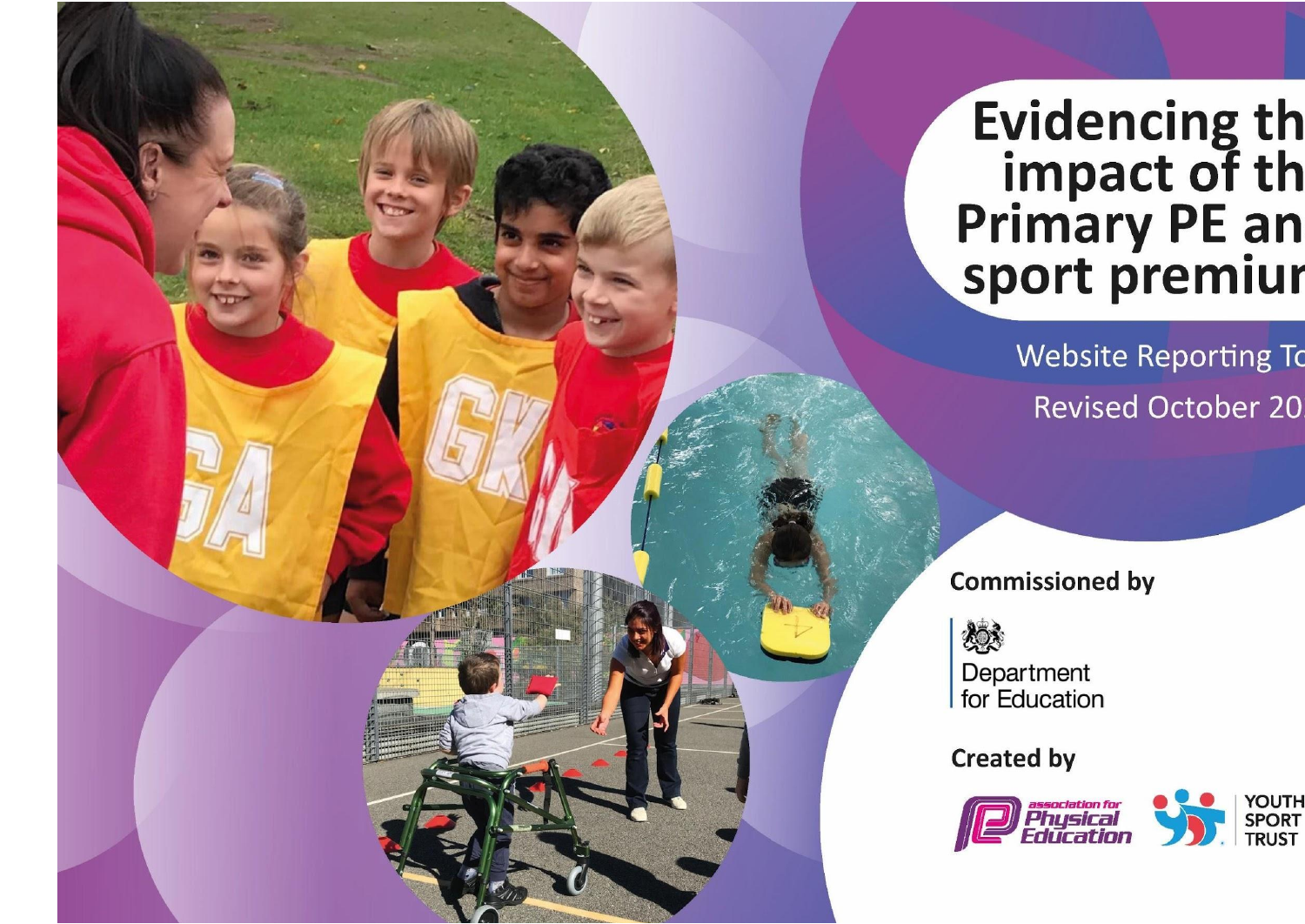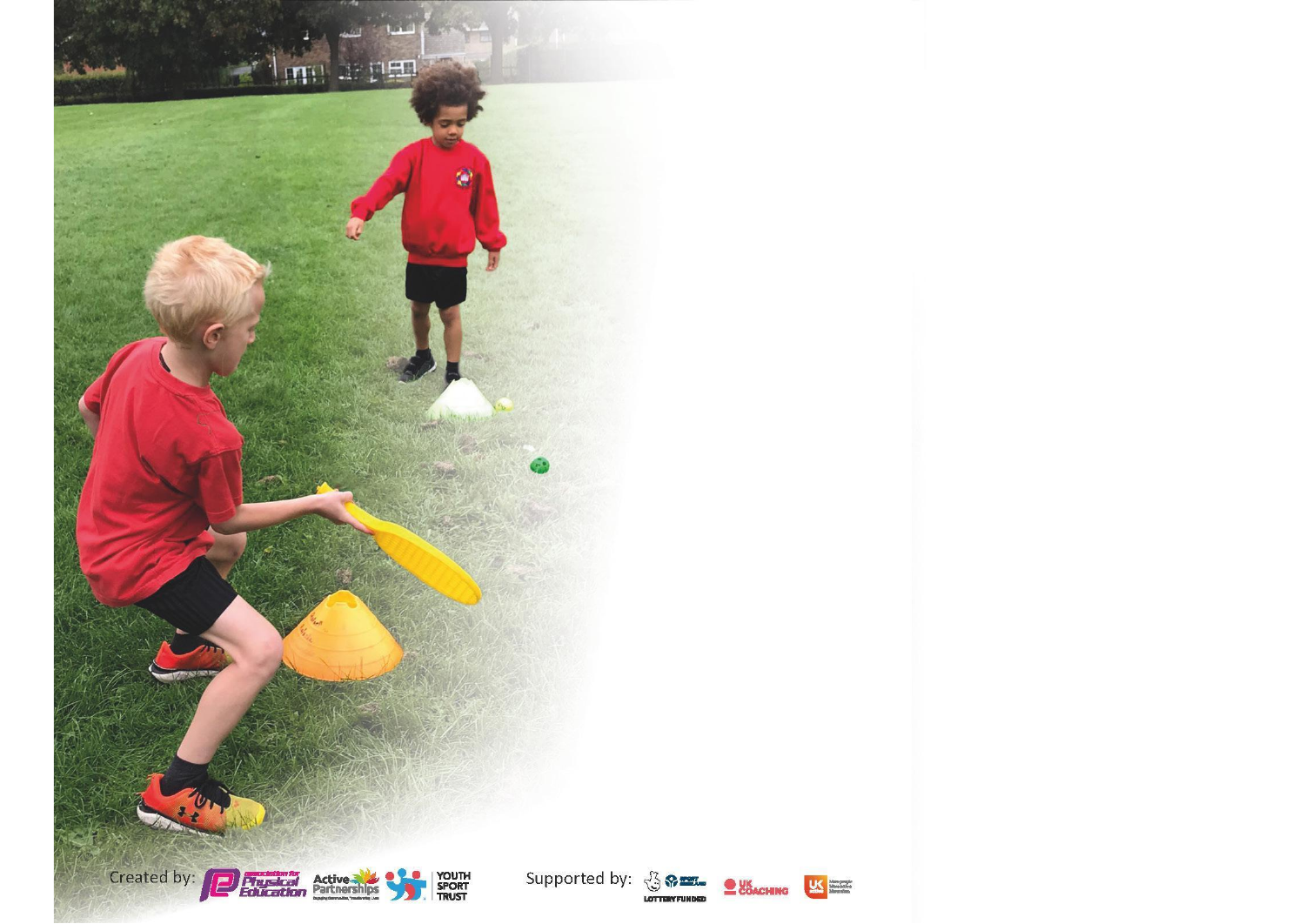It is important that your grant is used effectively and based on school need. The Education Inspection Framework (Ofsted 2019 p64) makes clear there will be a focus on **'whether leaders and those responsible for governors all understand their respective roles and perform these in a way that enhances the effectiveness of the school'**.

Under the Quality of Education criteria (p41) inspectors consider the extent to which schools can articulate their curriculum (INTENT), construct their curriculum (IMPLEMENTATION) and demonstrate the outcomes which result (IMPACT).

To assist schools with common transferable language this template has been developed to utilise the same three headings which should make your plans easily transferable between working documents.

Schools must use the funding to make **additional and sustainable** improvements to the quality of Physical Education, School Sport and Physical Activity (PESSPA) they offer. This means that you should use the Primary PE and sport premium to:

- Develop or add to the PESSPA activities that your school already offer
- Build capacity and capability within the school to ensure that improvements made now will benefit pupils joining the school in future years

Please visit gov.uk for the revised DfE guidance including the 5 key indicators across which schools should demonstrate an improvement. This document will help you to review your provision and to report your spend. DfE encourages schools to use this template as an effective way of meeting the reporting requirements of the Primary PE and sport premium.

We recommend you start by reflecting on the impact of current provision and reviewing the previous spend.

Schools are required to publish details of how they spend this funding as well as on the impact it has on pupils' PE and sport participation and attainment by the end of the summer term or by **31st July 2021** at the latest.

**\*\* In the case of any under-spend from 2019/20 which has been carried over this must be used and published by 31st March 2021.**

We recommend regularly updating the table and publishing it on your website throughout the year. This evidences your ongoing self-evaluation of how you are using the funding to secure maximum, sustainable impact. Final copy must be posted on your website by the end of the academic year and no later than the Created by: Supported by:  $\frac{11}{2}$  31st July 2021. To see an example of how to complete the table please click HERE.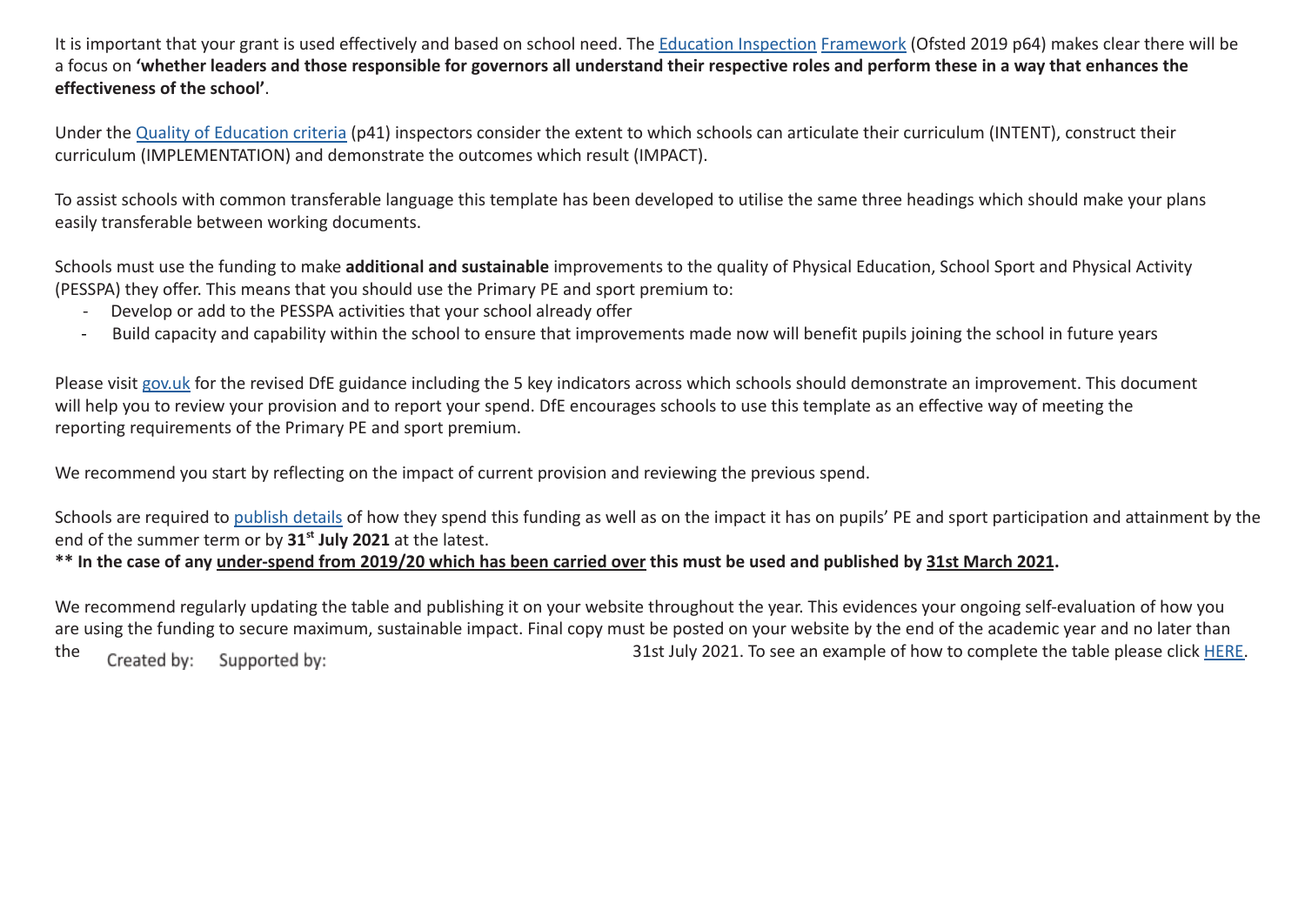Support for review and reflection - considering the 5 key indicators from DfE, what development needs are a priority for your setting and your pupils now and why? Use the space below to reflect on previous spend and key achievements and areas for development.

Please note: Although there has been considerable disruption in 2020 it is important that you publish details on your website of how you spend the funding this is a legal requirement.

| N.B. In this section you should refer to any adjustments you might have made due to Covid-19 and how these will influence further improvement. |  |
|------------------------------------------------------------------------------------------------------------------------------------------------|--|
|------------------------------------------------------------------------------------------------------------------------------------------------|--|

| Key achievements to date until July 2020: | Areas for further improvement and baseline evidence of need:                                                                                                                                                                                                  |
|-------------------------------------------|---------------------------------------------------------------------------------------------------------------------------------------------------------------------------------------------------------------------------------------------------------------|
| site.                                     | Promote a well rounded curriculum within Physical Education both on and off More opportunities to explore offsite sports which were very limited in light of<br>covid. Increase team based games, sports that we were unable to offer due to<br>restrictions. |
|                                           |                                                                                                                                                                                                                                                               |

Did you carry forward an underspend from 2019-20 academic year into the current academic year? NO \*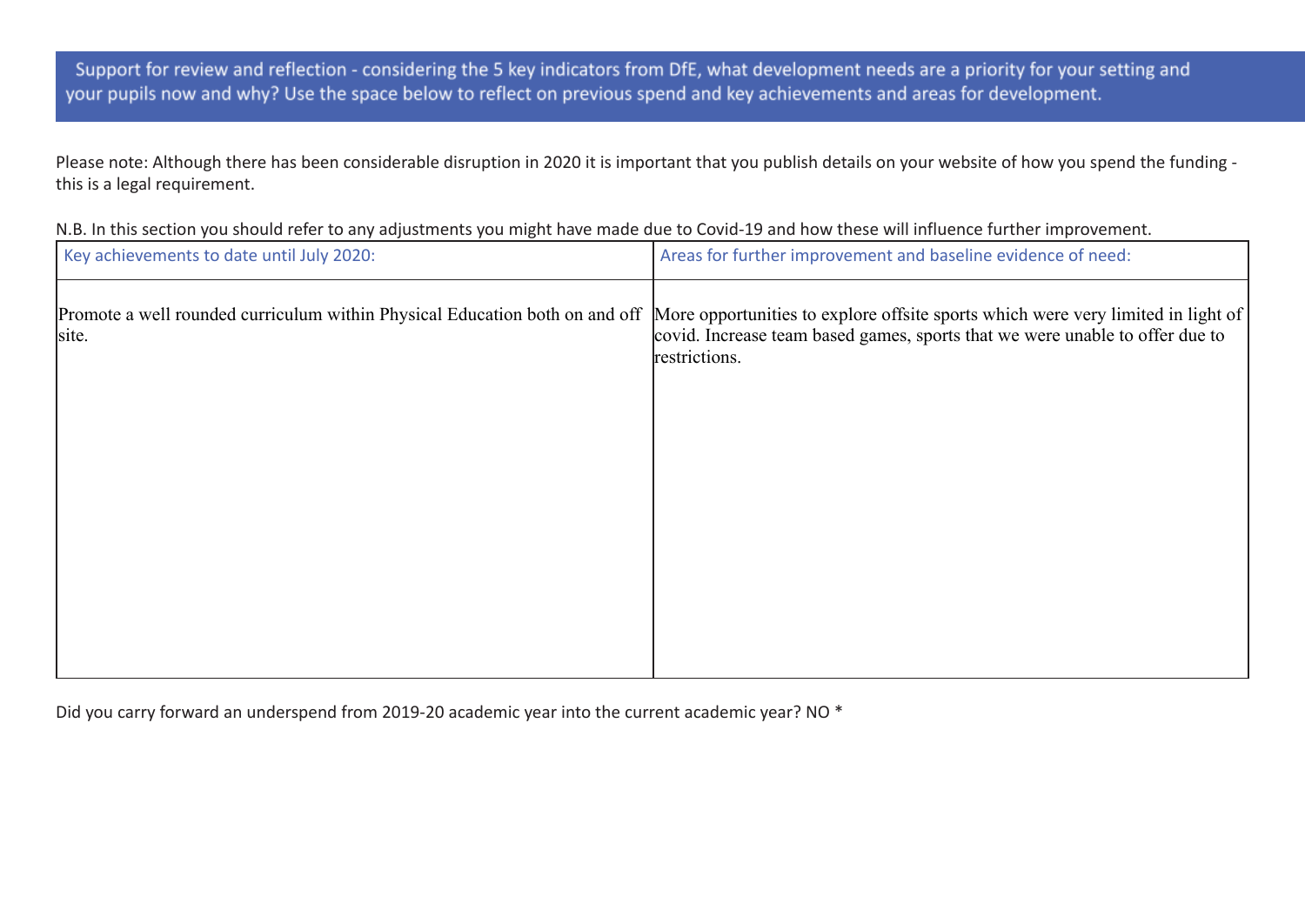| Meeting national curriculum requirements for swimming and water safety.                                                                                                                                                     |        |
|-----------------------------------------------------------------------------------------------------------------------------------------------------------------------------------------------------------------------------|--------|
| N.B Complete this section to your best ability. For example you might have practised safe self-rescue techniques on                                                                                                         |        |
| dry land.                                                                                                                                                                                                                   |        |
| What percentage of your current Year 6 cohort swim competently, confidently and proficiently over a distance of at<br>least 25 metres?                                                                                      | 33%    |
| <b>N.B.</b> Even though your pupils may swim in another year please report on their attainment on leaving primary school<br>at the end of the summer term 2021.                                                             |        |
| What percentage of your current Year 6 cohort use a range of strokes effectively [for example, front crawl, backstroke<br>and breaststroke]?                                                                                | 33%    |
| What percentage of your current Year 6 cohort perform safe self-rescue in different water-based situations?                                                                                                                 | 33%    |
| Schools can choose to use the Primary PE and sport premium to provide additional provision for swimming but this<br>must be for activity over and above the national curriculum requirements. Have you used it in this way? | Yes/No |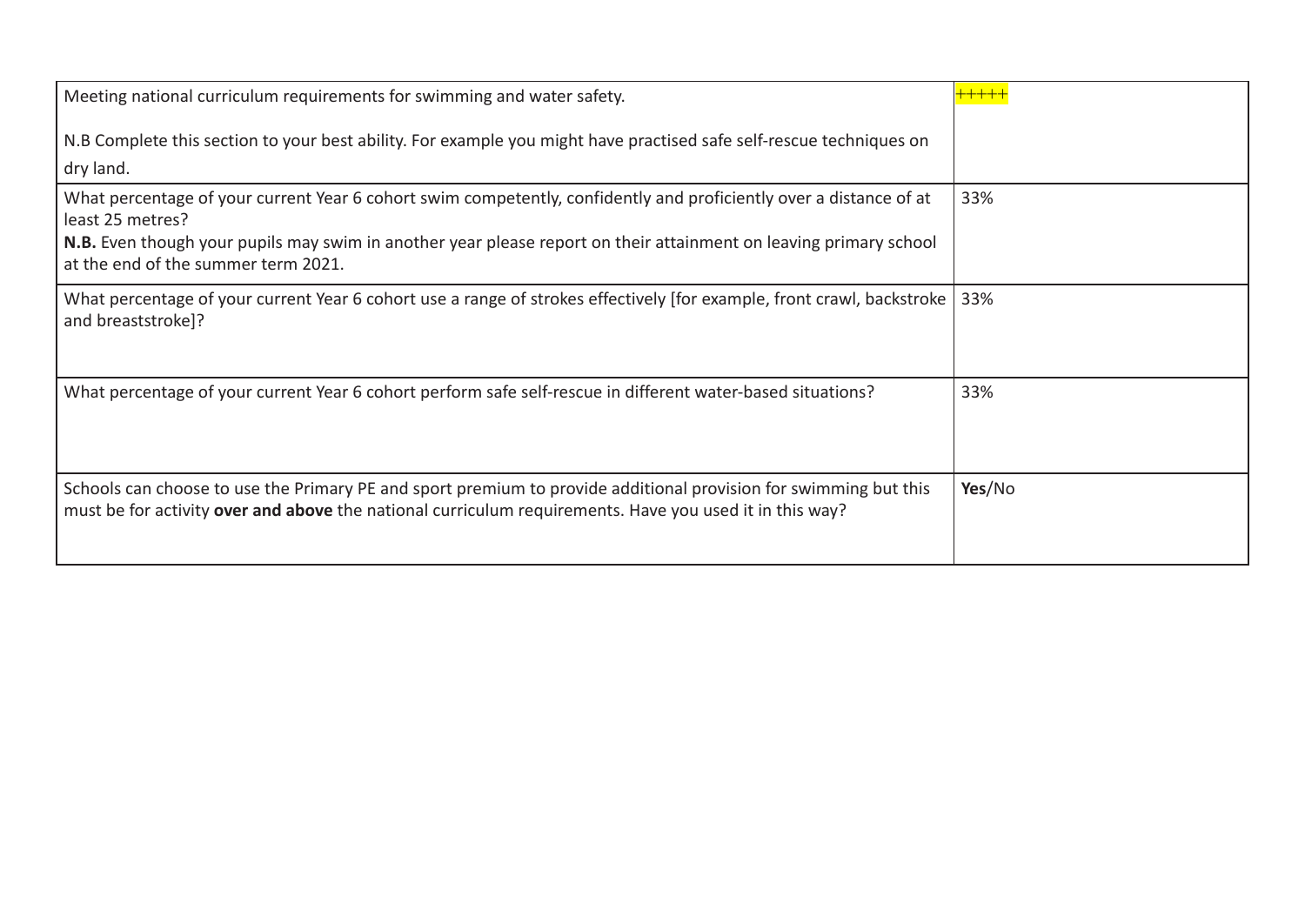## **Action Plan and Budget Tracking**

Capture your intended annual spend against the 5 key indicators. Clarify the success criteria and evidence of impact that you intend to measure to evaluate for pupils today and for the future.

| Academic Year: 2020/21                                                                                                                                                                                                                                                                                            | Total fund allocated: £16410                                                                                                                                                                                                                                                                                                                                                                                                                                                                                                                                | Date Updated: 08/07/21 |                                                                                                                                                                                                                                                                                                                                                                                                                                                                                    |                                                                                                                                                                                                                                                                                                                                                                        |
|-------------------------------------------------------------------------------------------------------------------------------------------------------------------------------------------------------------------------------------------------------------------------------------------------------------------|-------------------------------------------------------------------------------------------------------------------------------------------------------------------------------------------------------------------------------------------------------------------------------------------------------------------------------------------------------------------------------------------------------------------------------------------------------------------------------------------------------------------------------------------------------------|------------------------|------------------------------------------------------------------------------------------------------------------------------------------------------------------------------------------------------------------------------------------------------------------------------------------------------------------------------------------------------------------------------------------------------------------------------------------------------------------------------------|------------------------------------------------------------------------------------------------------------------------------------------------------------------------------------------------------------------------------------------------------------------------------------------------------------------------------------------------------------------------|
|                                                                                                                                                                                                                                                                                                                   | Key indicator 1: The engagement of all pupils in regular physical activity - Chief Medical Officers guidelines recommend that                                                                                                                                                                                                                                                                                                                                                                                                                               |                        |                                                                                                                                                                                                                                                                                                                                                                                                                                                                                    | Percentage of total allocation:                                                                                                                                                                                                                                                                                                                                        |
|                                                                                                                                                                                                                                                                                                                   | primary school pupils undertake at least 30 minutes of physical activity a day in school                                                                                                                                                                                                                                                                                                                                                                                                                                                                    |                        |                                                                                                                                                                                                                                                                                                                                                                                                                                                                                    | %                                                                                                                                                                                                                                                                                                                                                                      |
| Intent                                                                                                                                                                                                                                                                                                            | Implementation                                                                                                                                                                                                                                                                                                                                                                                                                                                                                                                                              |                        | Impact                                                                                                                                                                                                                                                                                                                                                                                                                                                                             | 43.1                                                                                                                                                                                                                                                                                                                                                                   |
| Your school focus should be clear<br>what you want the pupils to know<br>and be able to do and about<br>what they need to learn and to<br>consolidate through practice:                                                                                                                                           | Make sure your actions to achieve<br>are linked to your intentions:                                                                                                                                                                                                                                                                                                                                                                                                                                                                                         | Funding<br>allocated:  | Evidence of impact: what do<br>pupils now know and what<br>can they now do? What has<br>changed?:                                                                                                                                                                                                                                                                                                                                                                                  | Sustainability and suggested<br>next steps:                                                                                                                                                                                                                                                                                                                            |
| Increased exposure to new activities<br>within PE curriculum to create a<br>broad experience.<br>To raise participation in activity<br>during mornings/break/lunchtimes by re-introduced this half term.<br>offering a variety of physical activities Students have had access to gym<br>loutside of lesson time. | Boccia, curling, lacrosse, yoga<br>equipment handball, athletics, table<br>tennis equipment purchased to<br>increase new experiences within the<br>PE curriculum. Students are<br>transported to take part in activities<br>within the wider community.<br>Since returning from Spring<br>Lockdown, and with restrictions<br>easing, Gym trail has been<br>trail three times a week, specially<br>designed by the Therapy Team to<br>develop gross motor coordination<br>within the Primary Phase.<br>Equipment available for physical<br>activities during | $\pounds7,077$         | Increased broader experience of<br>activities, engagement and skills<br>in new sports. Motivated<br>participation in both lessons and<br>during social times is evident.<br>There has been notable<br>improvement across many of the<br>students who access gym trail 3<br>times per week. Those who have<br>accessed gym trail 3 times per<br>week are largely independent<br>with all of the activities, seeing<br>improvements with core control<br>and bilateral coordination. | Raising participation rates after<br>school offering extra-curricular<br>activities including virtually.<br>Gym trail and movement<br>morning timetable to be<br>reviewed half termly.<br>New experiences continuing to<br>increase engagement levels<br>within the curriculum/extra<br>curricular both on and off site<br>(PE drop down activity days,<br>workshops). |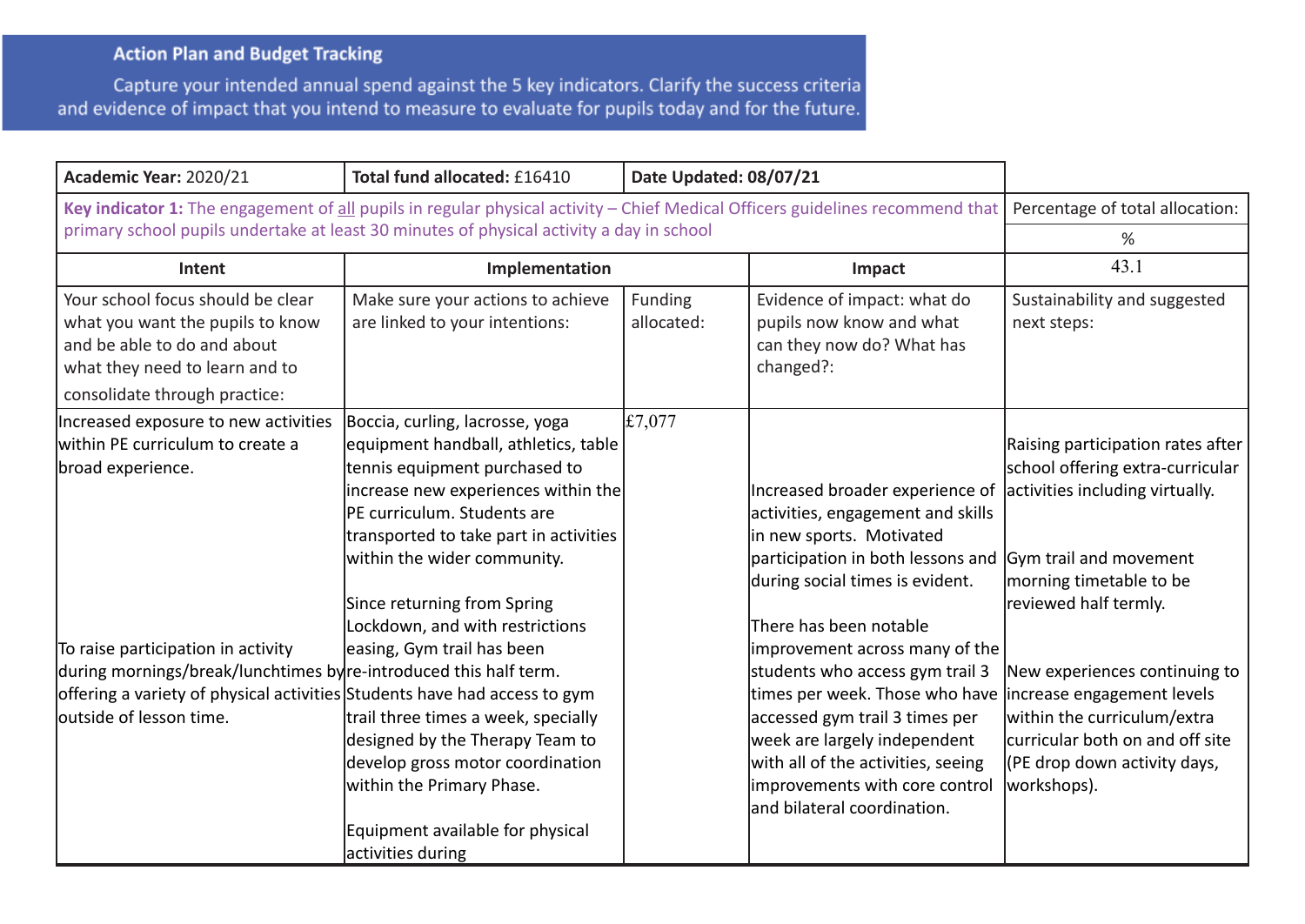|                                                                                                                                                                         | morning/break/lunch times<br>including new basketball/netball<br>nets for the playgrounds.                                                                                                                                                                                     |                       |                                                                                                                                                                                                                                                                                               |                                                                 |
|-------------------------------------------------------------------------------------------------------------------------------------------------------------------------|--------------------------------------------------------------------------------------------------------------------------------------------------------------------------------------------------------------------------------------------------------------------------------|-----------------------|-----------------------------------------------------------------------------------------------------------------------------------------------------------------------------------------------------------------------------------------------------------------------------------------------|-----------------------------------------------------------------|
|                                                                                                                                                                         | Key indicator 2: The profile of PESSPA being raised across the school as a tool for whole school improvement                                                                                                                                                                   |                       |                                                                                                                                                                                                                                                                                               | Percentage of total allocation:                                 |
|                                                                                                                                                                         |                                                                                                                                                                                                                                                                                |                       |                                                                                                                                                                                                                                                                                               | %                                                               |
| Intent                                                                                                                                                                  | Implementation                                                                                                                                                                                                                                                                 |                       | Impact                                                                                                                                                                                                                                                                                        | 4.3                                                             |
| Your school focus should be clear<br>what you want the pupils to know<br>and be able to do and about<br>what they need to learn and to<br>consolidate through practice: | Make sure your actions to achieve<br>are linked to your intentions:                                                                                                                                                                                                            | Funding<br>allocated: | Evidence of impact: what do<br>pupils now know and what<br>can they now do? What has<br>changed?:                                                                                                                                                                                             | Sustainability and suggested<br>next steps:                     |
|                                                                                                                                                                         |                                                                                                                                                                                                                                                                                | E300.00               |                                                                                                                                                                                                                                                                                               |                                                                 |
| Covid curriculum recovery plan on<br>return to school to support staff and<br>students confidence with raising<br>physical activity.                                    | Children's health project used<br>developing holistic skills through<br>activities on mindset, nutrition,<br>lifestyle and movement. Showing<br>our learners how to manage difficult<br>emotions and ways to express and<br>share. Shared with all EYFS, KS1 & 2<br>lteachers. |                       | Creative movement lessons have Staff inset using CHP<br>given our learners the tools to<br>demonstrate confidently creative within the 2021-2022<br>and physical skills with<br>independence whilst developing<br>their gross motor skills. Cross<br>curricular links with topic<br>subjects. | confidently how to embed<br>curriculum.                         |
| Yoga and mindfulness introduced to<br>the curriculum.                                                                                                                   | <b>PE</b> member of staff trained with<br>special yoga specifically for students<br>with autism and ADHD                                                                                                                                                                       | £400.00               | EYFS, KS1 & KS2 have been<br>introduced to yoga, mindfulness, techniques to use in class<br>relaxation and breathing<br>techniques. Raising the profile of reviewed termly.<br>yoga and mindfulness into<br>everyday class life. students                                                     | CPD training to all staff on daily<br>confidently. Impact to be |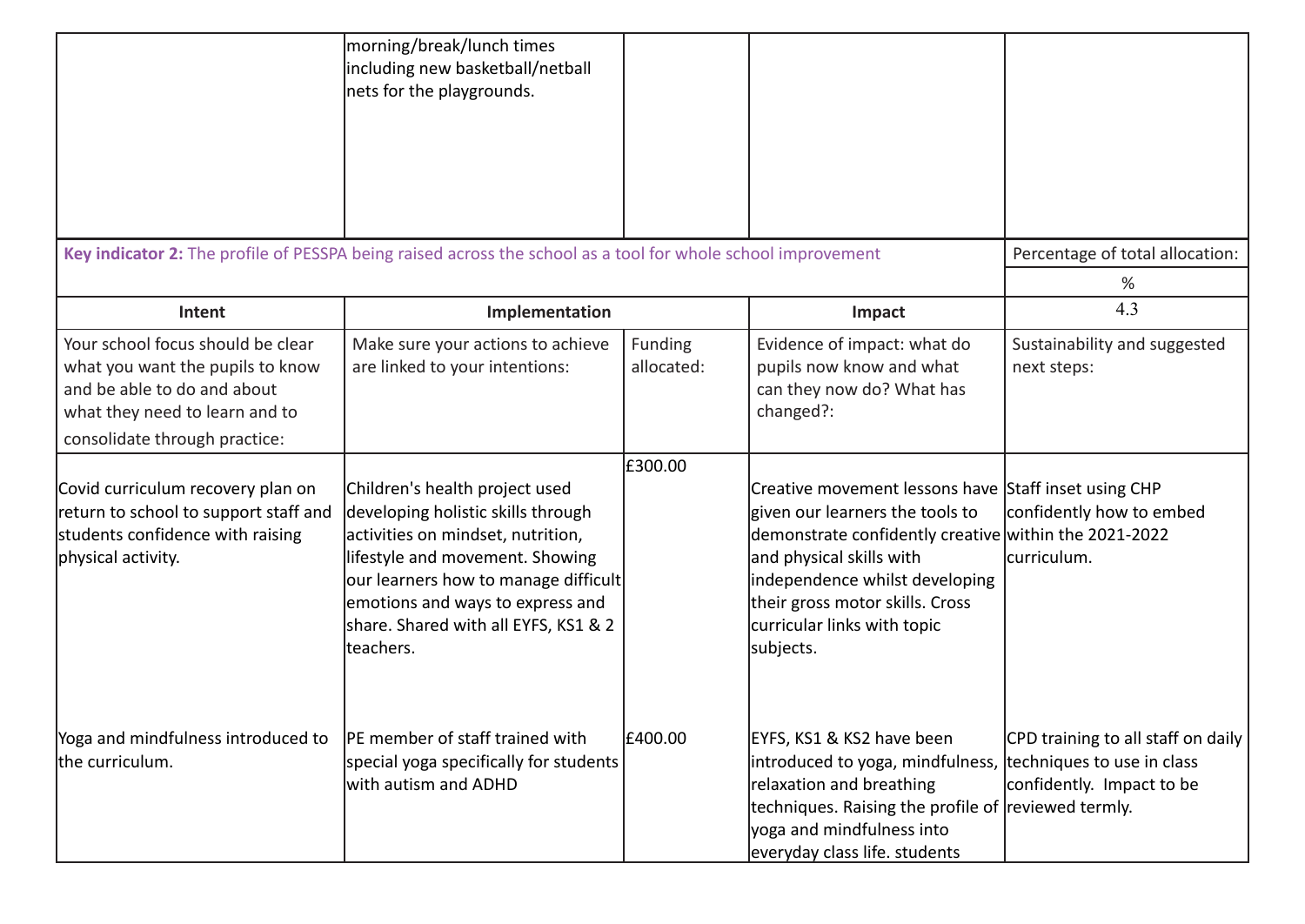|  | performing and leading one       |  |
|--|----------------------------------|--|
|  | another with confidence,         |  |
|  | recalling and recognising poses. |  |
|  |                                  |  |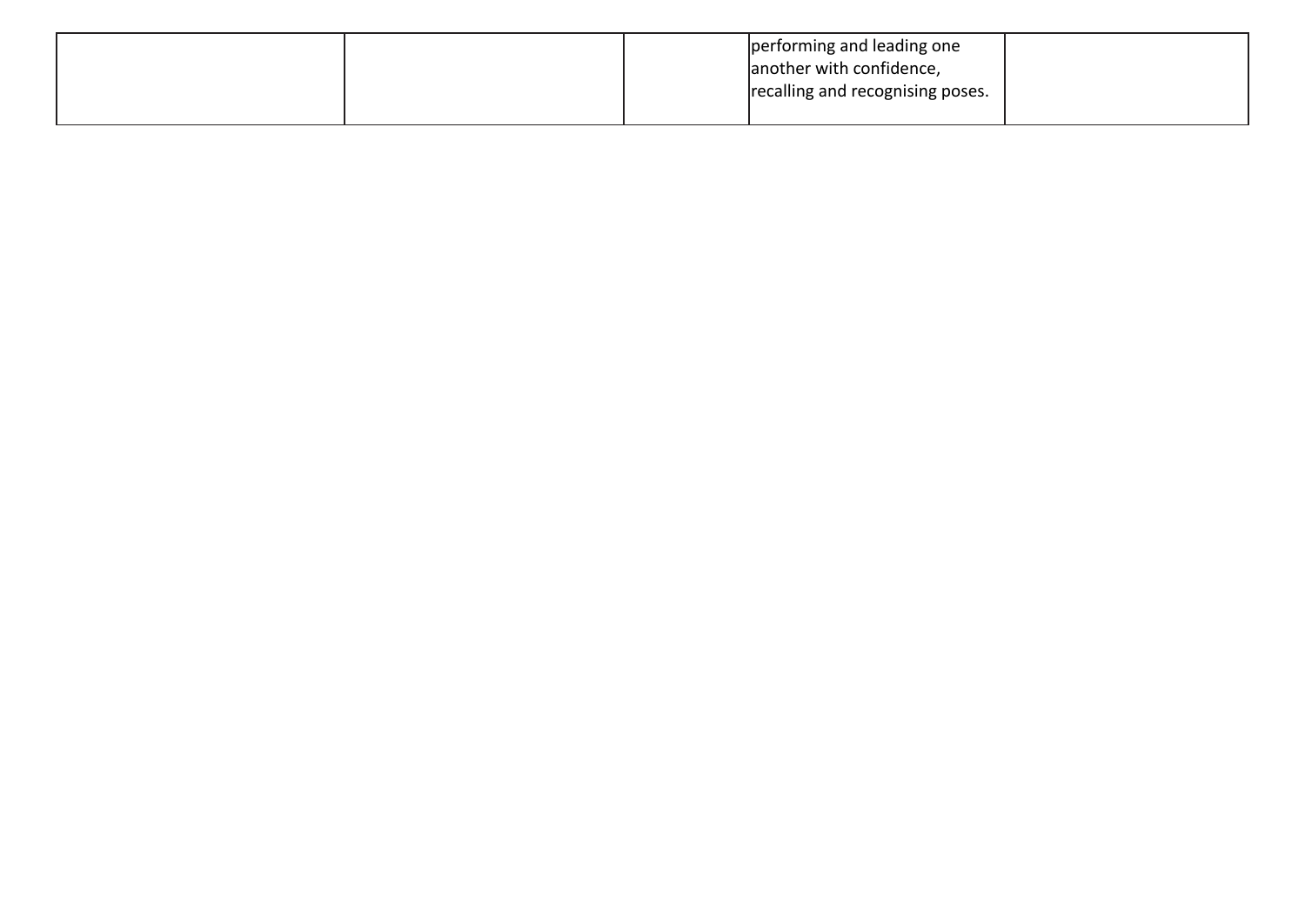| Key indicator 3: Increased confidence, knowledge and skills of all staff in teaching PE and sport                                                                       |                                                                                                                                                                                                                               |                       | Percentage of total allocation:                                                                                                                                                                                                                                                          |                                                                                                                        |
|-------------------------------------------------------------------------------------------------------------------------------------------------------------------------|-------------------------------------------------------------------------------------------------------------------------------------------------------------------------------------------------------------------------------|-----------------------|------------------------------------------------------------------------------------------------------------------------------------------------------------------------------------------------------------------------------------------------------------------------------------------|------------------------------------------------------------------------------------------------------------------------|
|                                                                                                                                                                         |                                                                                                                                                                                                                               |                       |                                                                                                                                                                                                                                                                                          | %                                                                                                                      |
| Intent                                                                                                                                                                  | Implementation                                                                                                                                                                                                                |                       | Impact                                                                                                                                                                                                                                                                                   | 49.3                                                                                                                   |
| Your school focus should be clear<br>what you want the pupils to know<br>and be able to do and about<br>what they need to learn and to<br>consolidate through practice: | Make sure your actions to<br>achieve are linked to your<br>intentions:                                                                                                                                                        | Funding<br>allocated: | Evidence of impact: what do<br>pupils now know and what<br>can they now do? What has<br>changed?:                                                                                                                                                                                        | Sustainability and suggested<br>next steps:                                                                            |
| Specialist PE/swimming teachers in<br>EYFS, KS1 & KS2. Team teaching and<br>sharing of good practice with staff.                                                        | Two swimming staff plus an<br>additional swimming teacher<br>employed during lockdown.<br>Curriculum planning and sharing of<br>good practice. Team teaching.<br>Specialist PE teachers within EYFS,<br><b>KS1 &amp; KS2.</b> | £8,083                | A broad curriculum of activities<br>offered due to specialist PE<br>teachers.<br>Students are receiving a<br>well-rounded differentiated<br>curriculum to suit their individual<br>needs being led by experienced PE<br>staff. Increased<br>participation/exposure to new<br>activities. | Team teaching<br>Collab planning<br>Curriculum map 2021 review<br>land feedback. 2021-2022<br>curriculum map planning. |
| Key indicator 4: Broader experience of a range of sports and activities offered to all pupils                                                                           |                                                                                                                                                                                                                               |                       |                                                                                                                                                                                                                                                                                          | Percentage of total allocation:                                                                                        |
| Intent                                                                                                                                                                  | Implementation                                                                                                                                                                                                                |                       | Impact                                                                                                                                                                                                                                                                                   | %<br>2.1                                                                                                               |
| Your school focus should be clear<br>what you want the pupils to know<br>and be able to do and about<br>what they need to learn and to<br>consolidate through practice: | Make sure your actions to<br>achieve are linked to your<br>intentions:                                                                                                                                                        | Funding<br>allocated: | Evidence of impact: what do<br>pupils now know and what<br>can they now do? What has<br>changed?:                                                                                                                                                                                        | Sustainability and suggested<br>next steps:                                                                            |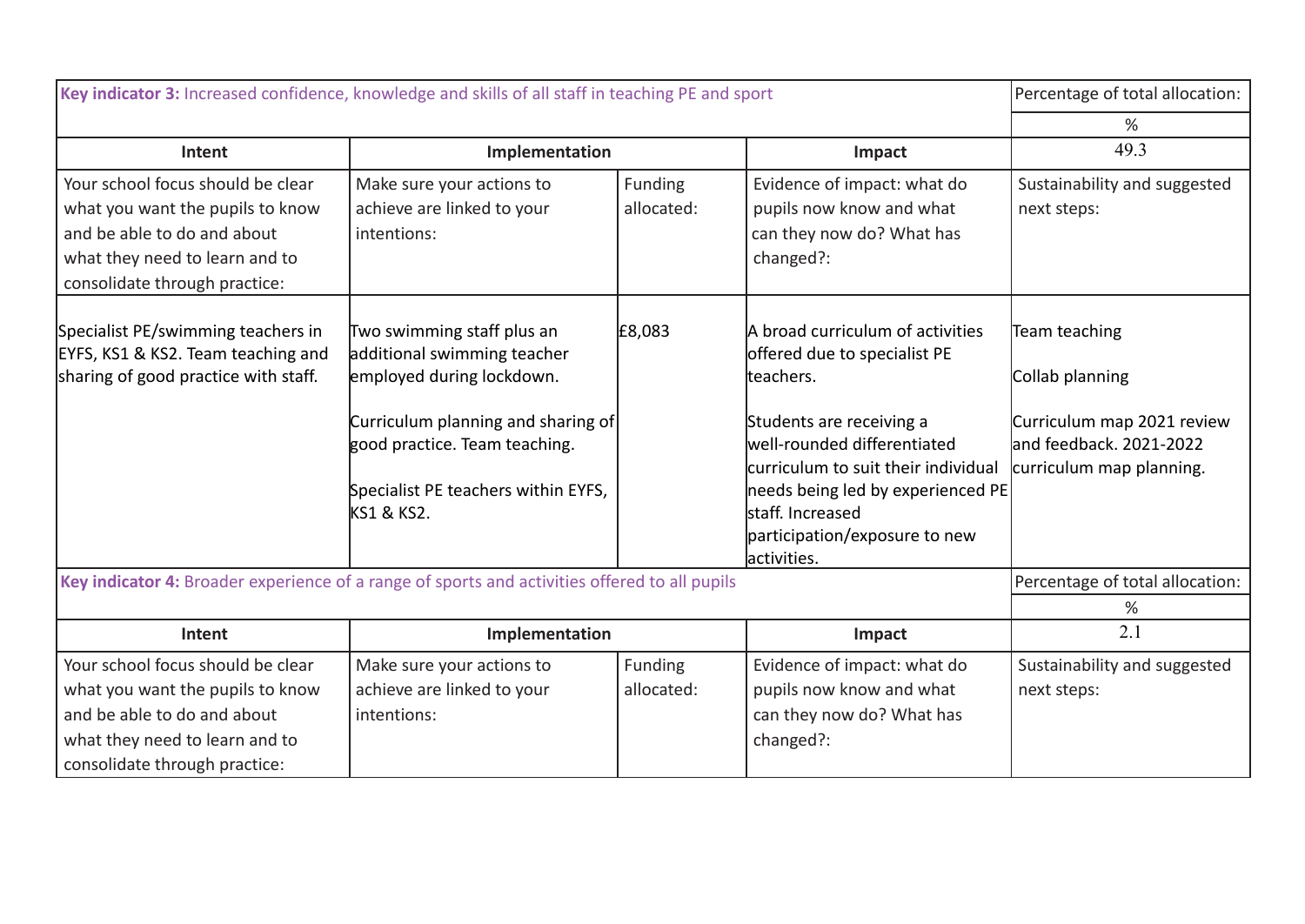| Additional achievements:            | Students explore a variety of new | £350.00 | Students are developing gross/fine Increased participation of          |                       |
|-------------------------------------|-----------------------------------|---------|------------------------------------------------------------------------|-----------------------|
|                                     | activities within the curriculum  |         | motor skills through experiencing sports opportunities off site.       |                       |
|                                     | (dance, yoga, gymnastics,         |         | new sports. Boccia has seen 100%                                       |                       |
| Students experience new activities  | trampolining, boccia).            |         | participation rate during lessons                                      | All students receive  |
| both on and off site. (This was     |                                   |         | developing teamwork skills and                                         | trampolining lessons. |
| reduced due to covid restrictions). |                                   |         | competition. This has shown a                                          |                       |
|                                     |                                   |         | huge impact with an EYFS student Introduction to new activities        |                       |
|                                     |                                   |         | who did not participate in PE at all (archey, tri-golf, scootability). |                       |
|                                     |                                   |         | on return to school and now fully                                      |                       |
|                                     |                                   |         | engages in all activities.                                             |                       |
|                                     |                                   |         |                                                                        |                       |
|                                     |                                   |         |                                                                        |                       |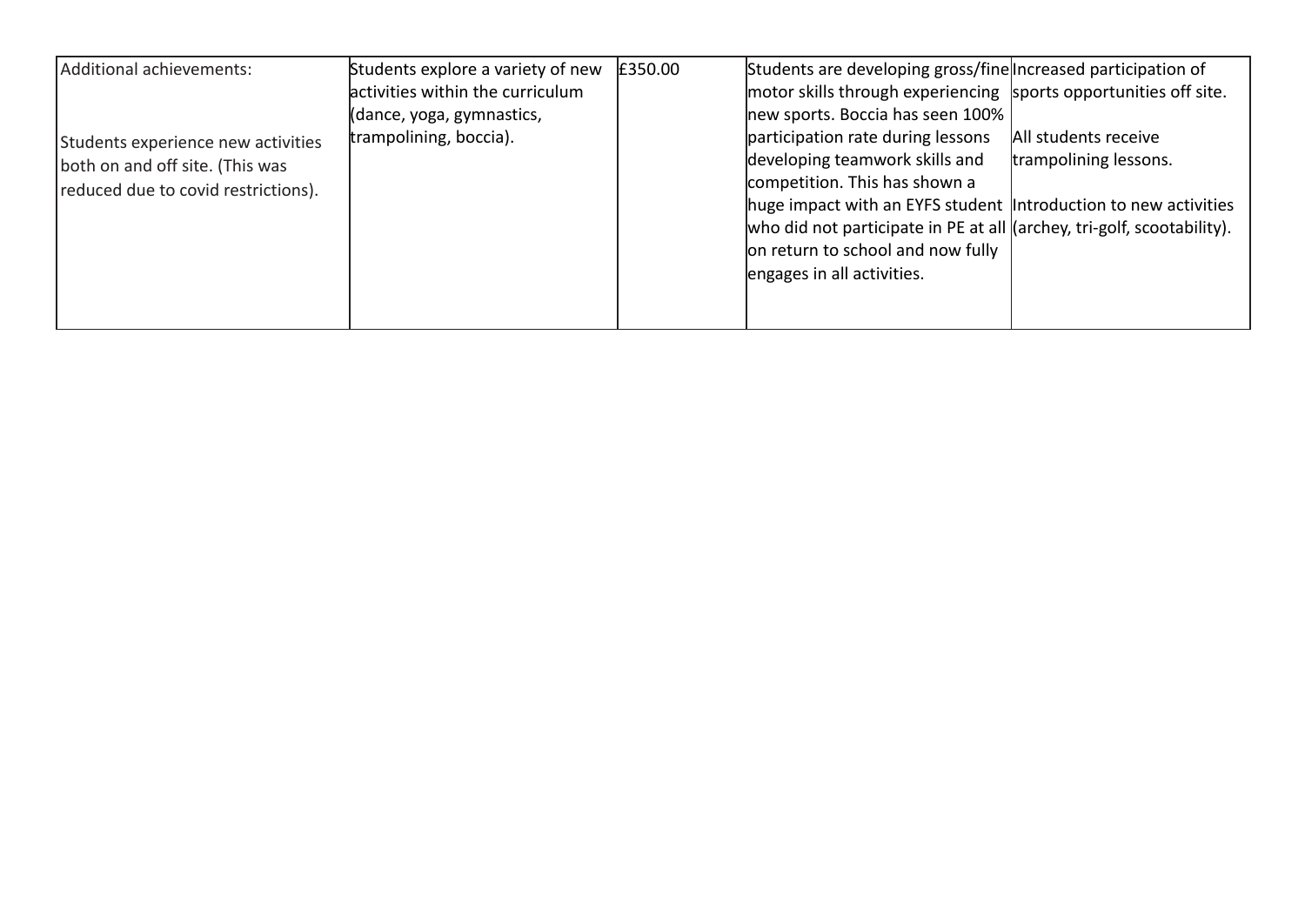| Key indicator 5: Increased participation in competitive sport                                                                                                           |                                                                                                                                                |                       |                                                                                                     | Percentage of total allocation:                                   |
|-------------------------------------------------------------------------------------------------------------------------------------------------------------------------|------------------------------------------------------------------------------------------------------------------------------------------------|-----------------------|-----------------------------------------------------------------------------------------------------|-------------------------------------------------------------------|
|                                                                                                                                                                         |                                                                                                                                                |                       |                                                                                                     | %                                                                 |
| Intent                                                                                                                                                                  | Implementation                                                                                                                                 |                       | Impact                                                                                              | 1.2                                                               |
| Your school focus should be clear<br>what you want the pupils to know<br>and be able to do and about<br>what they need to learn and to<br>consolidate through practice: | Make sure your actions to<br>achieve are linked to your<br>intentions:                                                                         | Funding<br>allocated: | Evidence of impact: what do<br>pupils now know and what<br>can they now do? What has<br>changed?:   | Sustainability and suggested<br>next steps:                       |
| Sports day competitions                                                                                                                                                 | Students in a house team colour<br>across the whole academy.                                                                                   | £200.00               | Students given the chance to<br>compete in house colours and<br>receive points for participating as | Embed the house teams for<br>lfuture inter-house<br>competitions. |
| No external competitions this year<br>due to covid.                                                                                                                     | Variety of activities to participate<br>in from olympics carousel to sports<br>day race activities.                                            |                       | part of a team. Promoting<br>communication, leadership,<br>teamwork and sportsmanship<br>lvalues.   | Increase external competitions                                    |
|                                                                                                                                                                         | Opportunities to compete in both<br>team and individual challenges/<br>races to suit differentiated needs<br>lof all and include all students. |                       | Differentiated sports/activities to<br>increase participation and<br>inclusion for all.             | New team kits.                                                    |

| Signed off by             |            |
|---------------------------|------------|
| Head Teacher:             | S Holliday |
| Date:                     | 08/07/21   |
| Subject Leader: B Wheeler |            |
| Date:                     | 08/07/21   |
| Trustee:                  | F Foote    |